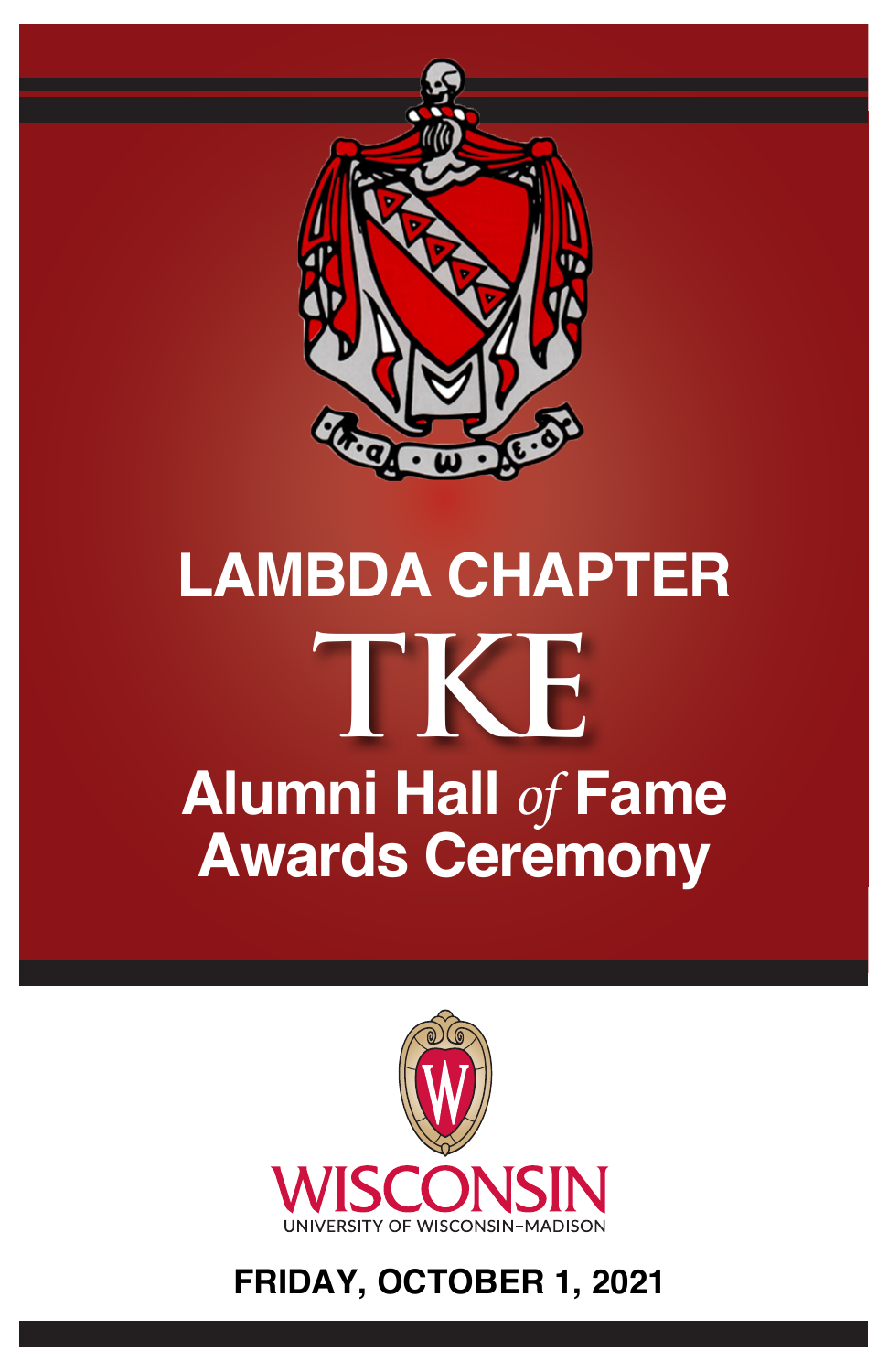# **ALUMNI HALL***of* **FAME Award Ceremony**



**WELCOME**

### **to the Alumni Hall of Fame Award Ceremony**

The awards are being presented by Lambda Chapter of Tau Kappa Epsilon Fraternity on Friday, October 1, 2021 to Lambda Chapter alumni for their outstanding achievements. Inductees are among a select group of alumni who have excelled in their career, their service to the community and/or to the fraternity.

## **2021 Alumni Hall of Fame Inductees**

Paul Miller '75 Tom Hille '76 Todd Stollberg '76 Bob Yeoman '76 Michael Brink '98

### **Past Inductees**

Michael Radoff '72 Steve Wimmer '76 Kam Weeden '88 Andy Simon '97 Michael Goeldi '08

**2020**

**2019**

John Weingandt '53 Paul Aspinwall '61 Fritz Jacobi '72 Edmund Moy '76

Robert Holz '81 Eric Lanning '92 Jeff Hertz '00 Jack Concannon '08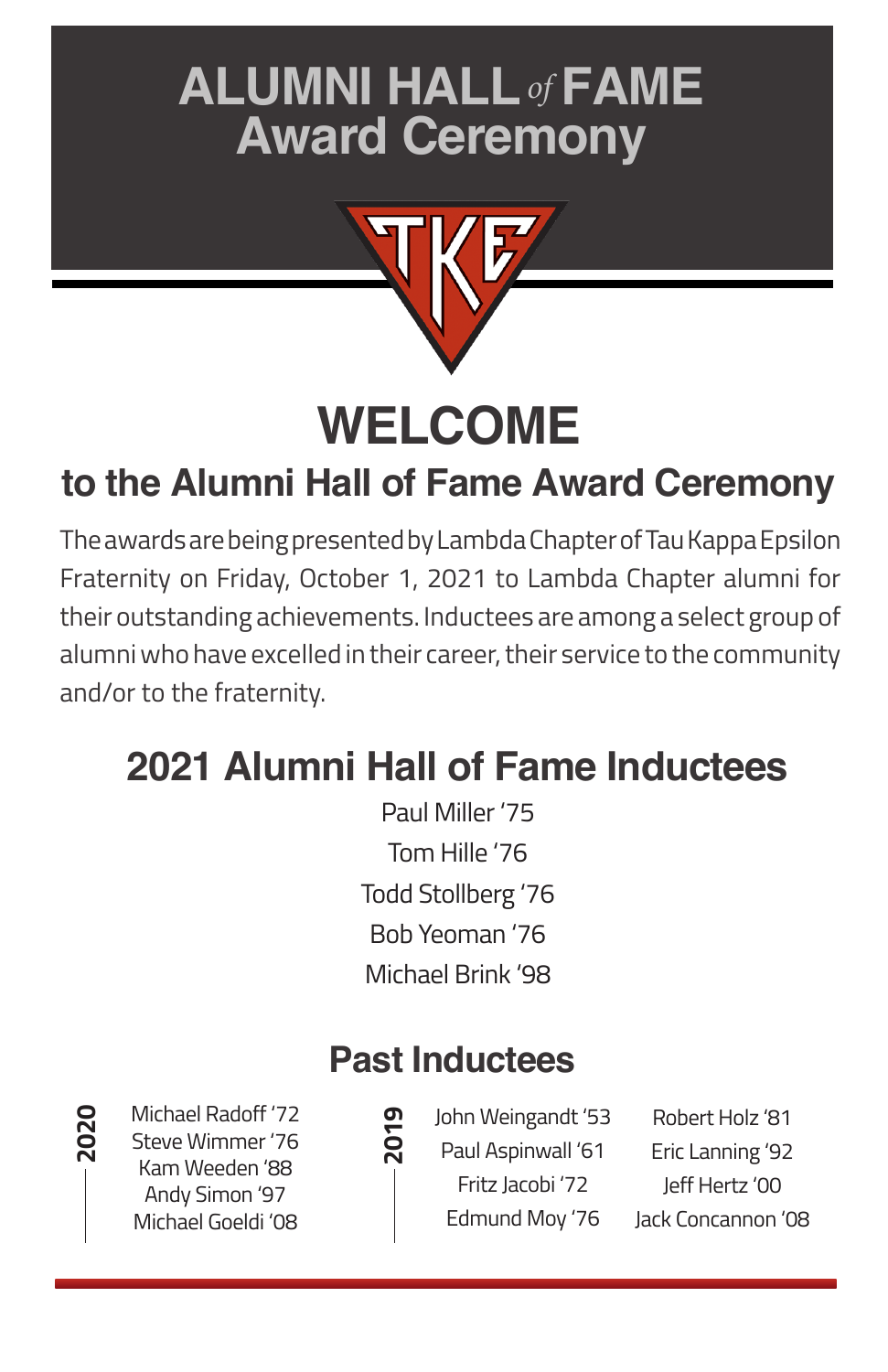# **TONIGHT We Celebrate!**



# **OUR PROGRAM**

#### **Welcome and Introduction**

Fritz Jacobi '72

**Invocation & Moment of Silence**

#### **Dinner**

**State of the Chapter** Noah Brown, Chapter President

#### **House Corporation Update**

Eric Lanning '92

### **Foundation Update**

Nathan D. Johnson '90

#### **Presentation of the Alumni Hall of Fame Inductees**

Fritz Jacobi '72

#### **Good of the Order**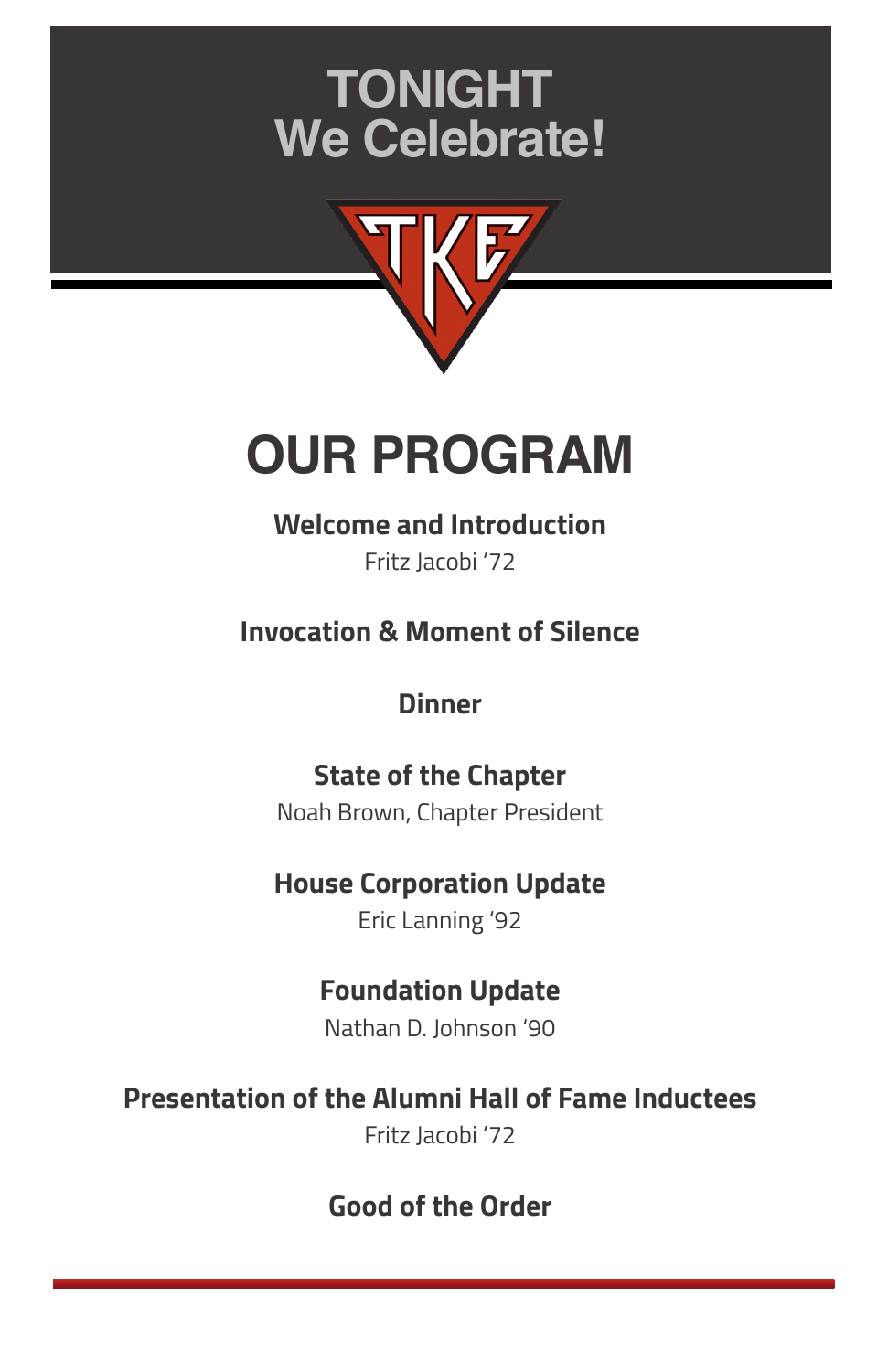

## **Inductees**



## **Paul Miller '75**

After earning a degree in biochemistry from UW-Madison, Paul went on to attend and graduate from the Marquette Dental school in 1981. Since then, Paul has been working as a Dentist and currently resides in Florida. Outside of his personal practice, Paul has been a significant contributor to

many different dental associations. Paul has been the President of the West Pasco Dental Association and the West Coast District Dental Association and served as Treasurer of the latter. Paul is a past Trustee and Treasurer of the Florida Dental Association, and was the Chair of the Florida Audit Committee, the Florida Financial Advisory Council and the American Dental Association's Council on Insurance Programs. Currently, Paul sits as the Treasurer of the West Pasco Dental Association, International College of Dentists Florida Section and the Florida Section of the American College of Dentists. He is also a current delegate to the American Dental Association.

Paul's dedication and hard work has not gone unnoticed, earning numerous service and leadership awards from the Florida Dental Association. Paul also made Fellow for the American College of Dentists, the International College of Dentists, and the Pierre Fauchard Academy, an international honor dental organization. Paul was also named the Dentist of the Year for Florida in 2015 and was awarded the Life Time Achievement award from The West Coast District Dental Association.

Paul has remained dedicated to Lambda and TKE as well, attending many homecoming celebrations throughout the years at the chapter house, and contributing to the TKE educational and building funds.

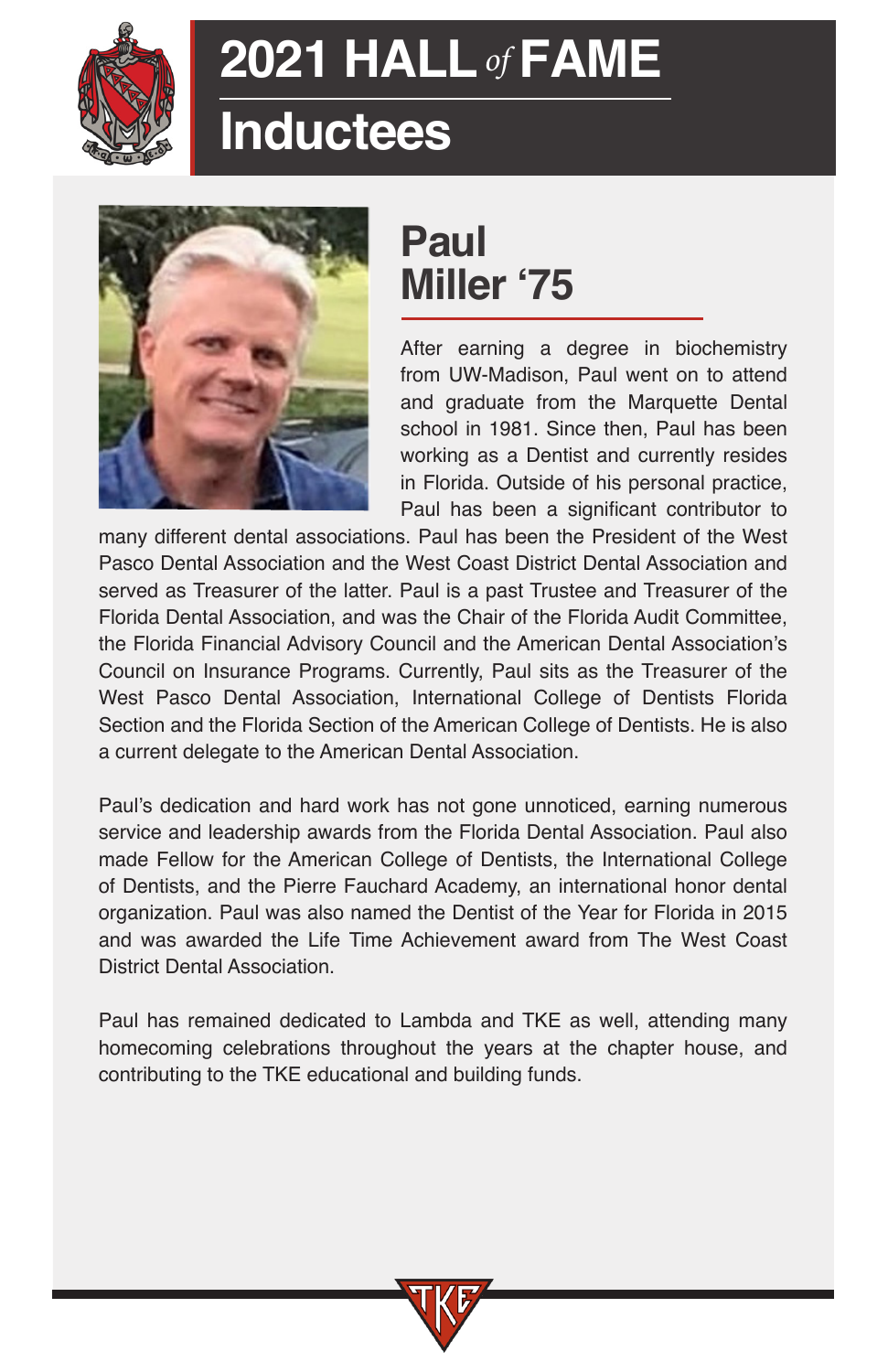





### **Tom Hille '76**

Post-graduation, Tom began his career at IBM where he worked for nearly a decade as a Marketing Representative & Market Manager. Here, Tom was an honoree of IBM's exclusive Hundred Percent Club, reserved for salesmen who consistently meet and exceed their annual quotas. After

eight and a half years at IBM, Tom decided it was time for change and joined CyCare systems as a Marketing Representative, during his three and half years at CycCare Systems, Tom was named both the Midwest salesperson of the year and Corporate Salesperson of the Year.

After finding a significant amount of success in sales, Tom attended the UW-Madison Graduate School of Business and began building a personal financial services practice. Today his team of five (three advisors and two support staff) manages more than \$250 million dollars in client assets and generates in excess of \$2.3 million in annual revenues. Tom has been named a Five Star Wealth Manager by Milwaukee Magazine each year since its inception in 2000, one of only 29 Metro Milwaukee financial advisors named to the list each year since the inception of the award. He also has been named to the Ameriprise Financial Circle of Success multiple times, a feat few have achieved.

As a Teke, Tom has served as a board member for the Lambda Building Corporation, served as the Master of Ceremonies for the TKE Alumni Hall of Fame, and coordinated activities for the 100th celebration of Lambda.

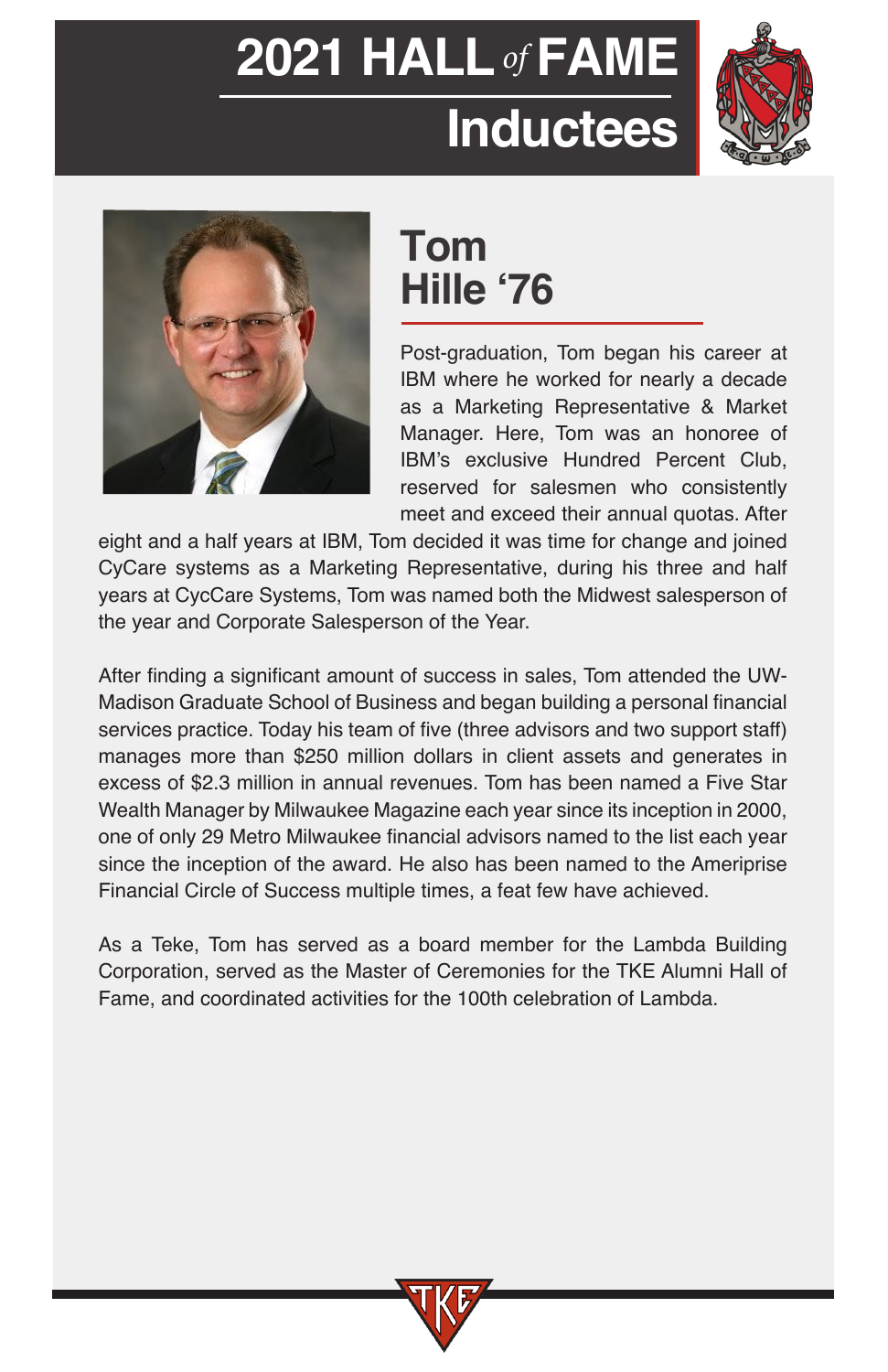

# **Inductees**



## **Todd D. Stollberg '76**

After pledging Lambda in 1976, Todd remained an active, dedicated undergraduate brother. Leading by example, Todd served as the House Manager of the Teke house, Homecoming Co-Chair (with Mark Olson) where Lambda swept the competition, and as Prytanis in 1977 during a critical leadership transition. Todd also met his wife of 42 years Leslee (Brandenburg) as a Teke on a blind date to a Kappa Kappa Gamma formal

in Madison. Since, Todd held a limited role offering advice on the "Campaign for the Second Century".

After graduating from Wisconsin in 1979, Todd joined Procter & Gamble working on various teams and assignments over 25 years in sales, marketing, HR, business development, mergers, acquisitions & licensing across all market development organizations and customer channels. Todd led various brand initiatives within the soap sector, paper sector, baby care, & FemCare while generating record sales for P&G. In 2003, Todd left P&G to become a Managing Partner at TDS Partners LLC, a consultancy practice centered on co-creating seen and unseen value for its clients. Additionally, Todd worked at Sonoco Products as the Vice President & General Manager of Business Development. Here, Todd had the opportunity to lead the revamping of Sonoco's development processes to position Sonoco to grow yearly revenue by \$1-3 Billion by 2020. For his hard work and dedication, Brother Stollberg has been awarded numerous awards due to his outstanding results and leadership by both P&G and Sonoco.

Todd has also spent a significant amount of his time volunteering for non-profit organizations. An ordained Elder in the Presbyterian Church of America, Todd has served on 3 Elder Boards with 3 different churches and was instrumental in leading multi-million dollar development efforts to secure land and buildings for 2 churches in the Cincinnati area. Todd also serves as a permanent board member of Mars Hill Academy, a K-12 Christian and Classical school and served as the Parent's Board Co-Chair of Hillsdale College, hosting regional leadership and development conferences. Brother Stollberg also spent 3 years as a visiting Professor of Marketing at Miami University's Farmer School of Business, where he was named the 2017 Outstanding Faculty Member.

Todd has 3 grown adult children and 10 grandchildren and currently resides in the Houston area.

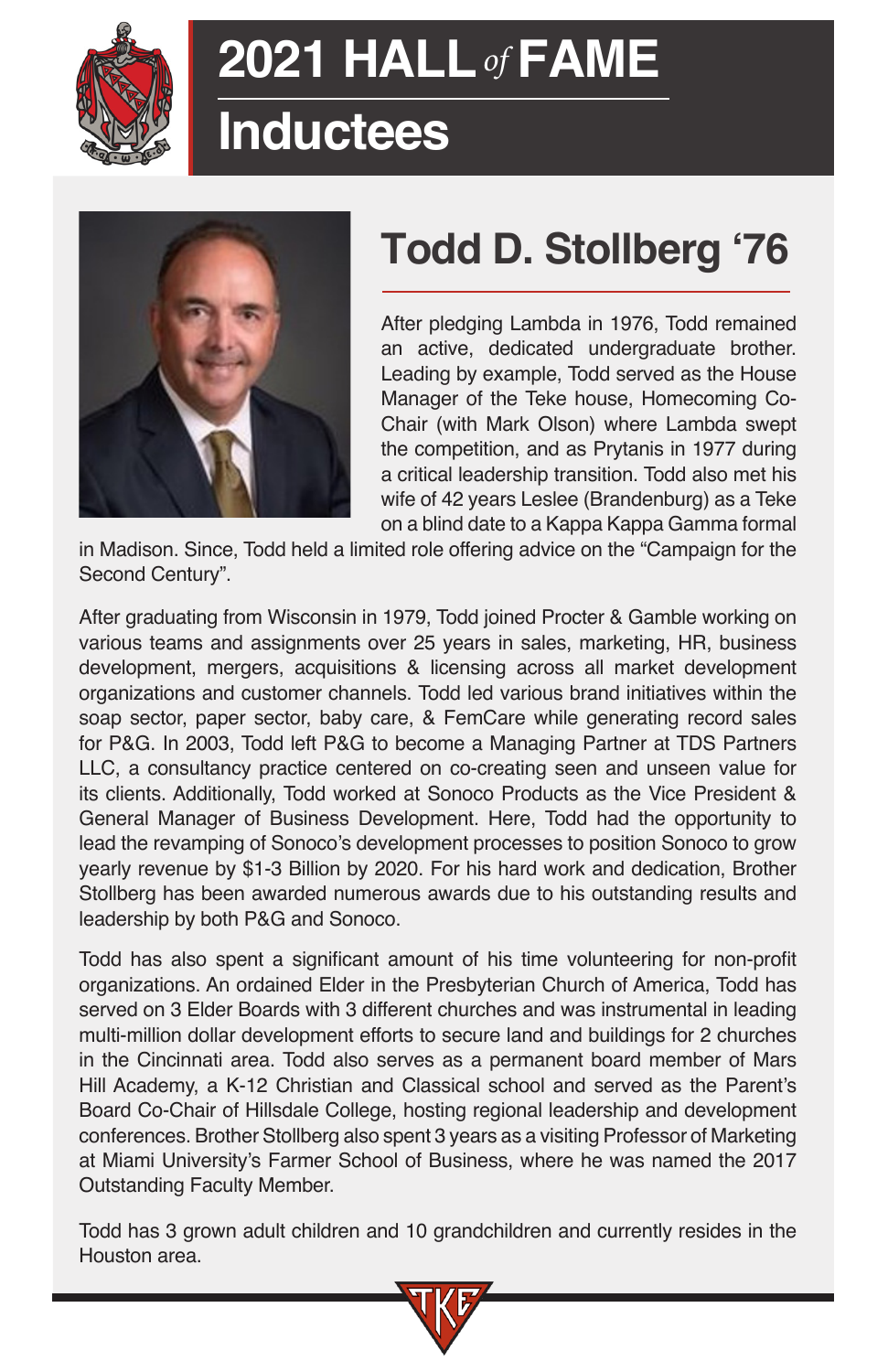# **2021 HALL***of* **FAME Inductees**





### **Bob Yeoman '76**

For over 40 years, Bob has dedicated his career to building Yeoman Machinery Corporation from the ground up. Started in 1978, with a goal to become a stocking dealer in new and used industrial metalworking and fabrication machinery to serve a cross section of American industry.

Since, Yeoman Machinery has grown to become one of the largest stocking dealers of metalworking machinery in the midwest. Yeoman Machinery has over 35,000 square feet of warehouse space located in Elkhart, Indiana. With over 500 machines in their current inventory, Yeoman Machinery has bought and sold machinery throughout the United States, Mexico, Europe and Asia.

Bob has been very involved with a myriad of committees across both the Machinery Dealers National Association and Association of Machinery and Equipment Appraisers throughout his career. Outside of his professional career, Bob has become heavily involved with several nonprofit and volunteer organizations. Brother Yeoman has spent time volunteering for the Elkhart County Humane Society, Gateway Mile Autofest, the Northern Indiana Tennis Association, and Rotary International.

After many years away from the Lambda chapter, Bob returned to TKE during the 100th year celebration and since has gotten back involved with the chapter. Currently, Bob serves on the Educational Foundation Board of Directors, and the Lambda Housing Corporation as Vice President.

Bob has one daughter Shannon, and three grandchildren, Ashley, Addison, & Ava.